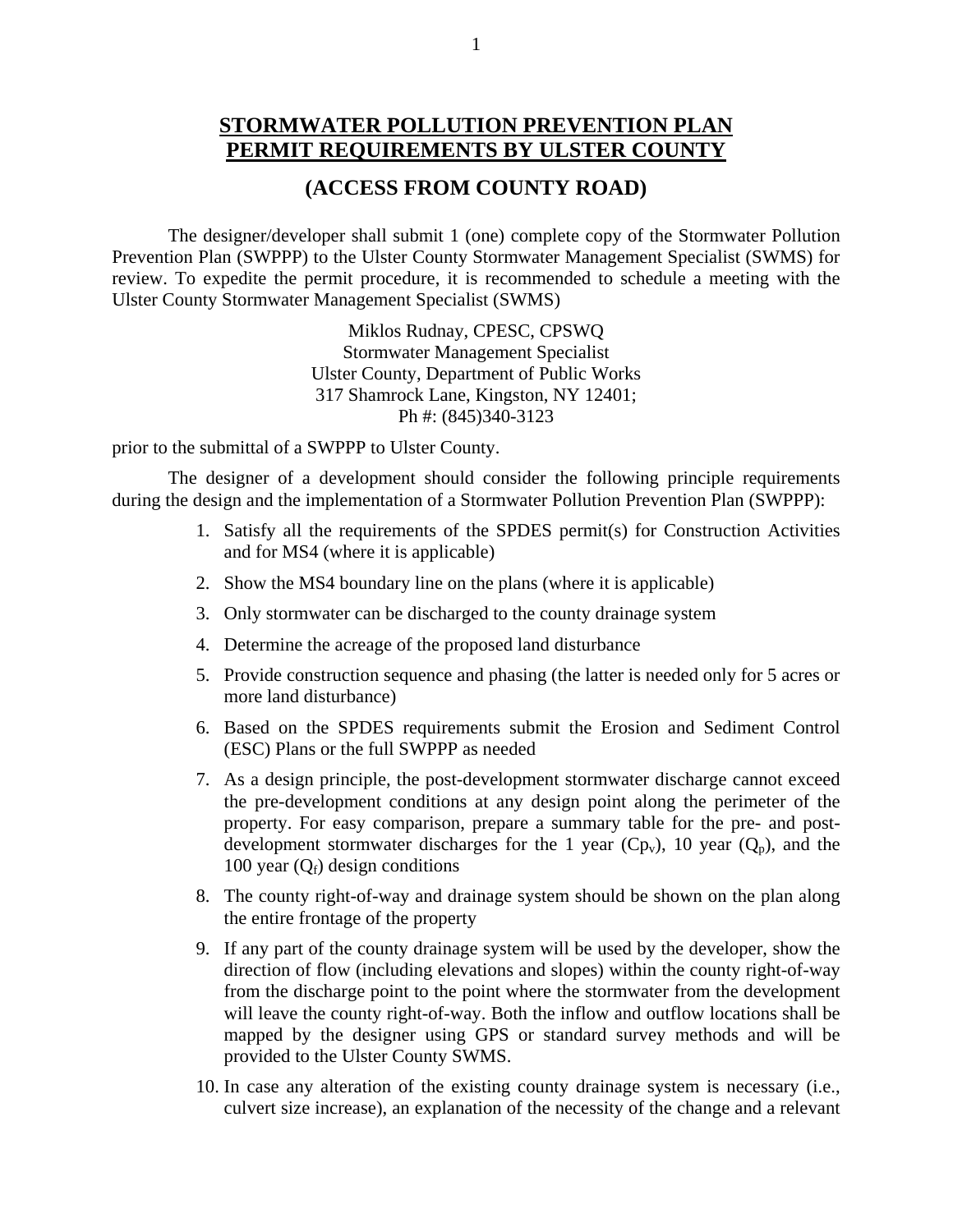hydraulic calculation should be submitted to justify the alteration of the drainage feature(s) within the county right-of-way

- 11. Check the capacity of the existing culvert pipe(s) you want to use under the county road. In case any new culvert pipe is needed, size the pipe for the 25 year storm  $(Q_{25})$  and obtain all necessary easements and permits along the water course on the downstream side of the culvert
- 12. Check the capacity of the county ditch line if any part of this ditch line is used in the design. If a new ditch line is proposed, size it to the 10 year storm  $(Q_p)$
- 13. The applicant is responsible for the design, construction, and maintenance of the drainage appurtenances necessary to be built or altered because of the proposed development
- 14. It is the applicant's responsibility to correct erosion problems during and after the construction. The erosion and sediment devices cannot be removed before the final stabilization of the disturbed land
- 15. The applicant is responsible for the design, replacement and/or installation of the necessary drainage appurtenances if the proposed drainage system, for any reason and any level, adversely affects the existing county drainage system or the water course on the downstream side of the culvert
- 16. Use standard symbols for stormwater management practices
- 17. Provide stabilized construction entrance(s) and show its location on the ESC plan.

*The owner or contractor shall not commence construction activity until an access permit issued by Ulster County Department of Public Works goes into effect.* 

David A. Sheeley *Commissioner*  County of Ulster Department of Public Works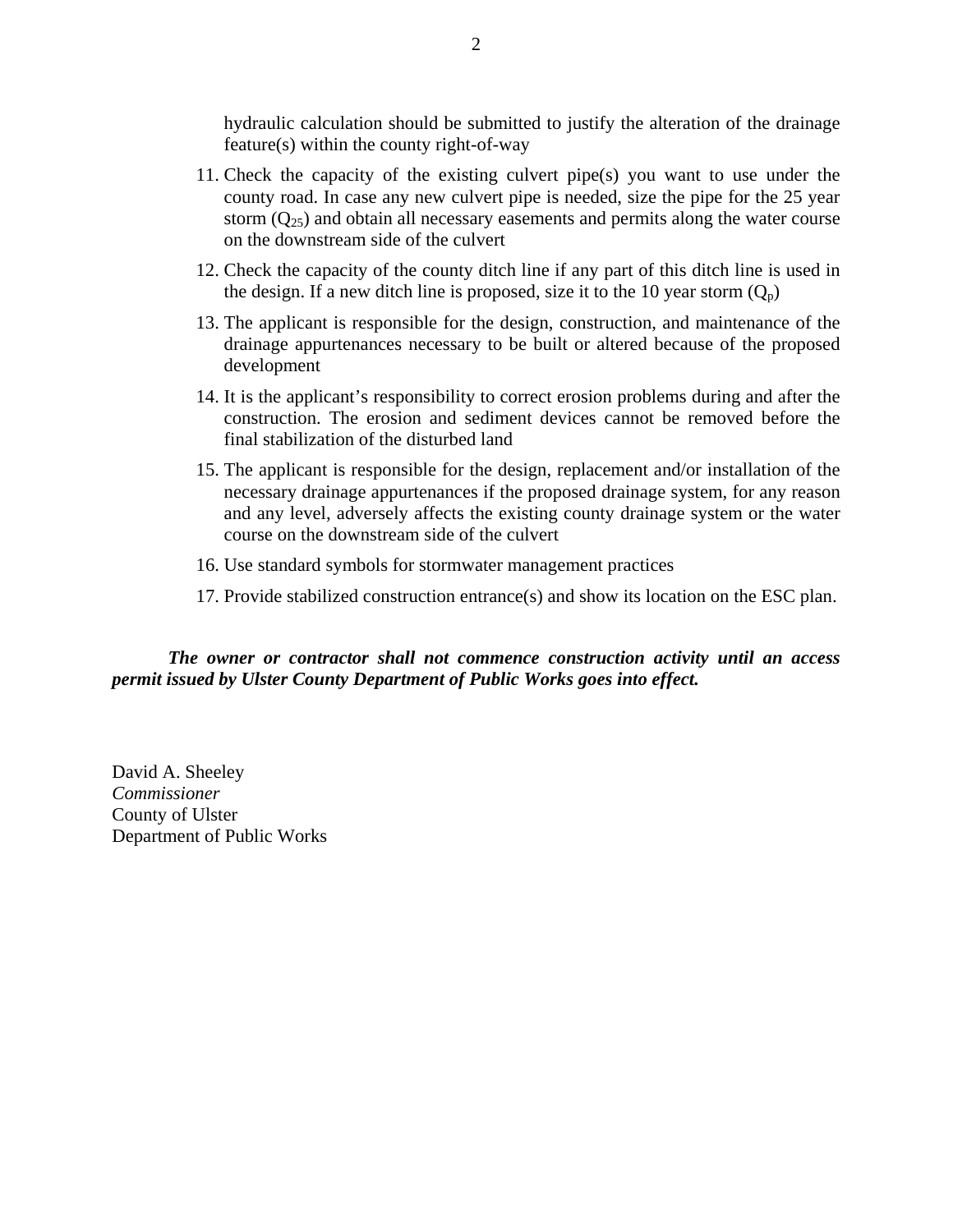

David A. Sheeley Commissioner

March 7, 2008 Page 1 of 2

## **STORMWATER POLLUTION PREVENTION PLAN PERMIT REQUIREMENTS BY ULSTER COUNTY**

## **(NO ACCESS FROM COUNTY ROAD BUT DRAINS DIRCTLY TO THE COUNTY DRAINAGE SYSTEM)**

In accordance with the regulations of New York's State Pollutant Discharge Elimination System (SPDES) permits Ulster County is required to review all SWPPPs with proposed land disturbance of 1 acre or more which discharge stormwater directly into the county drainage system within the MS4 area.

To comply with the regulations above, the designer/developer shall submit 1 (one) complete copy of the Stormwater Pollution Prevention Plan (SWPPP) to the Ulster County Stormwater Management Specialist (SWMS) for review. To expedite the permit procedure, it is recommended to schedule a meeting with the Ulster County SWMS

> Miklos Rudnay, CPESC, CPSWQ Stormwater Management Specialist Ulster County, Department of Public Works 317 Shamrock Lane, Kingston, NY 12401; Ph #: (845)340-3123

prior to the submittal of a SWPPP to Ulster County.

The designer of a development should consider the following principle requirements during the design and the implementation of a Stormwater Pollution Prevention Plan (SWPPP):

- 1. Satisfy all the requirements of the SPDES Permit(s) for Construction Activities and for MS4
- 2. Show the MS4 boundary line on the plans (where it is applicable)
- 3. Only stormwater can be discharged to the county drainage system
- 4. Determine the acreage of the proposed land disturbance
- 5. Provide construction sequence and phasing (the latter is needed only for 5 acres or more land disturbance)
- 6. Based on the SPDES requirements submit the Erosion and Sediment Control (ESC) Plans or the full SWPPP as needed